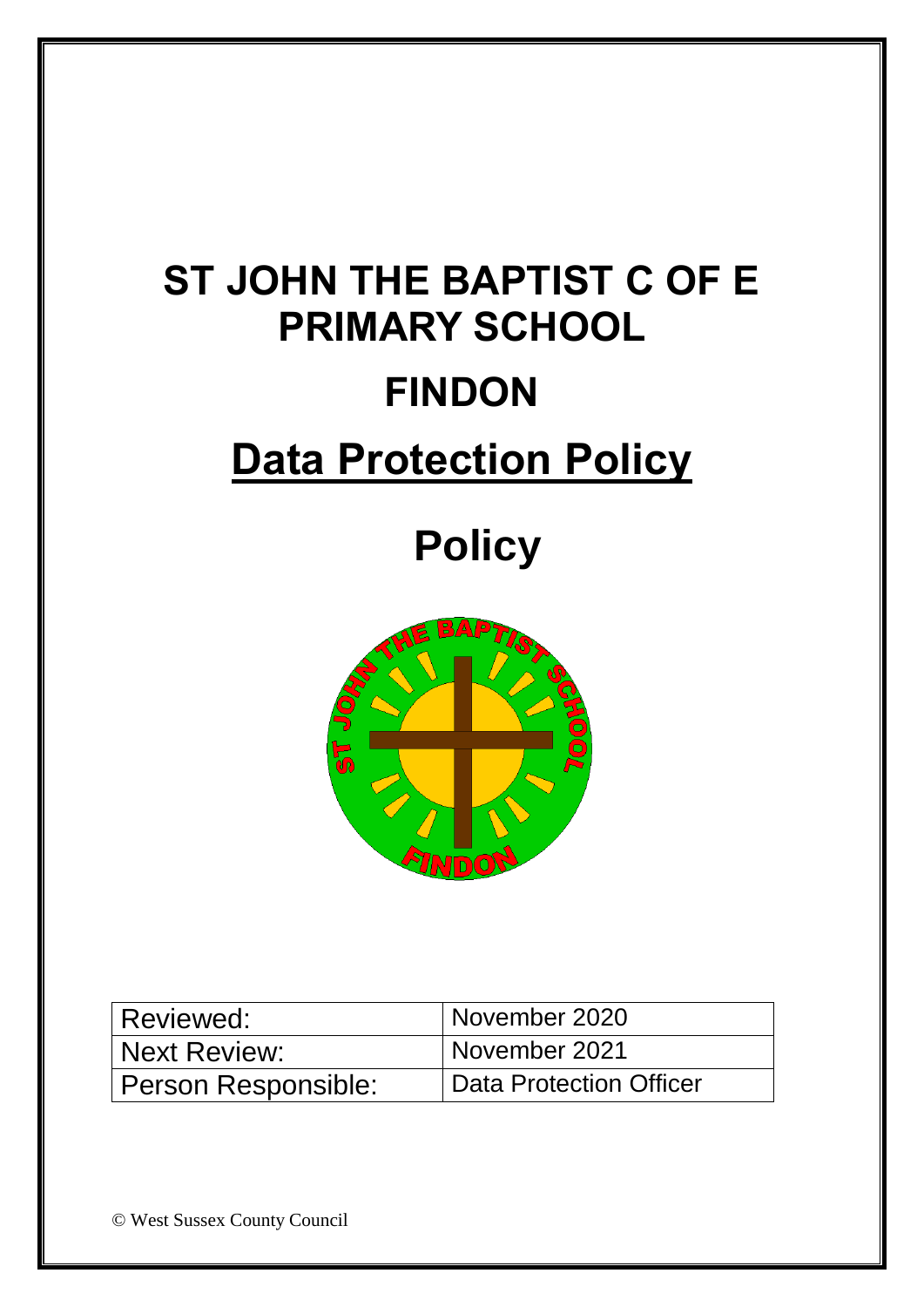Model School Data Protection Policy:

### **Data Protection Policy**

Standard school policy template e.g.

| <sup>I</sup> Lead member of staff | <b>DPO</b>                 |
|-----------------------------------|----------------------------|
| <b>Governor Committee</b>         | <b>Full Governing Body</b> |
| Date of publication               | May 2018                   |
| Review date                       | November 2020              |

#### **Introduction**

On the 25th May 2018 the General Data Protection Regulation (GDPR) will be applicable and the current Data Protection Act (DPA) will be updated by a new Act giving effect to its provisions. Before that time the DPA will continue to apply.

This Policy sets out the manner in which personal data of staff, students and other individuals is processed fairly and lawfully.

The School collects and uses personal information about staff, students, parents or carers and other individuals who come into contact with the School. This information is gathered in order to enable it to provide education and other associated functions. In addition, there may be a legal requirement to collect and use information to ensure that the School complies with its statutory obligations.

The School is a data controller and must therefore comply with the Data Protection Principles in the processing of personal data, including the way in which the data is obtained, stored, used, disclosed and destroyed. The School must be able to demonstrate compliance. Failure to comply with the Principles exposes the School and staff to civil and criminal claims and possible financial penalties.

Details of the School's purpose for holding and processing data can be viewed on the data protection register:<https://ico.org.uk/esdwebpages/search>

The Schools registration number is **Z6691222**. This registration is renewed annually and up dated as and when necessary.

#### **Aim**

This Policy will ensure:

The School processes person data fairly and lawfully and in compliance with the Data Protection Principles.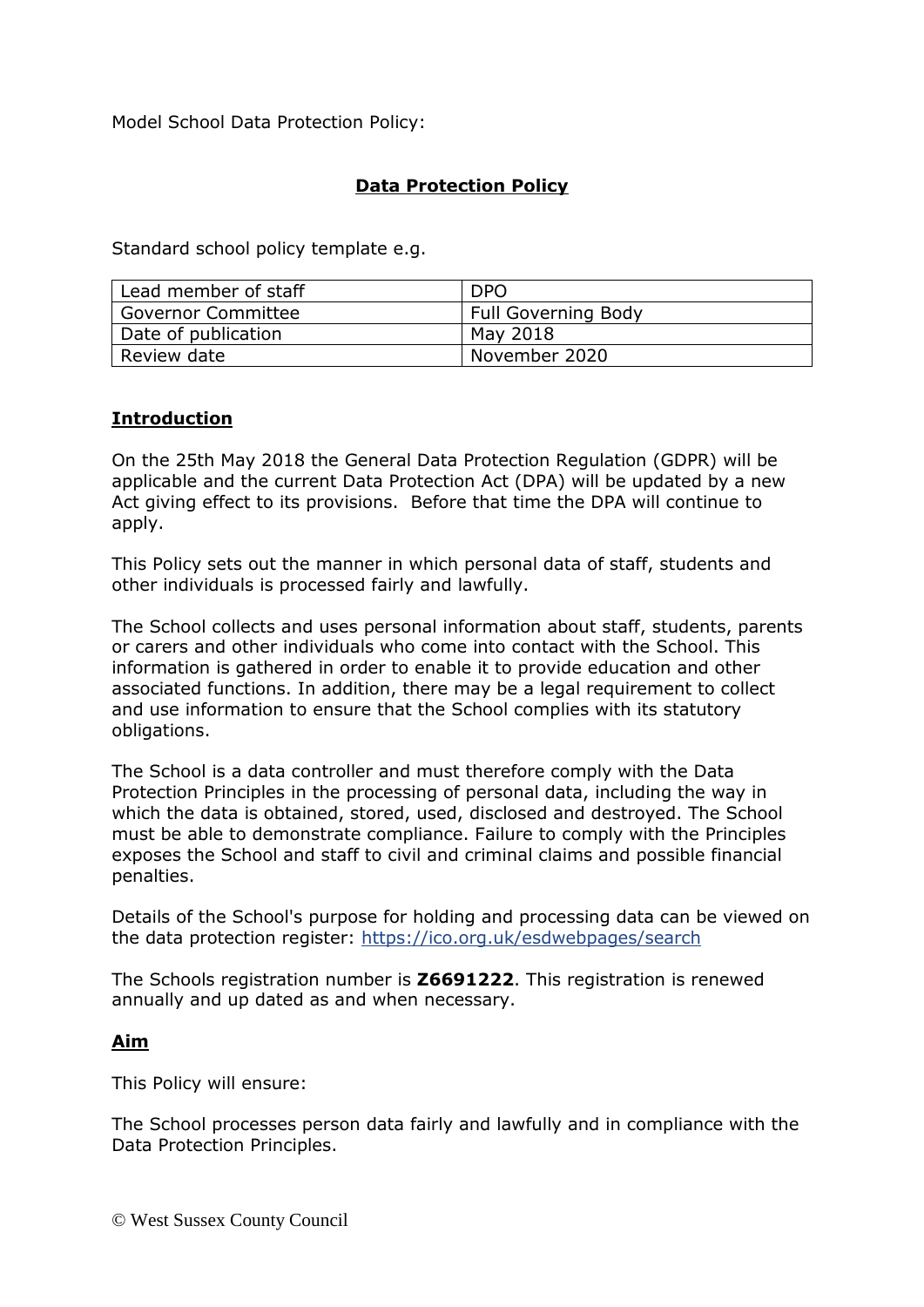All staff involved with the collection, processing and disclosure of personal data will be aware of their duties and responsibilities under this policy.

That the data protection rights of those involved with the School community are safeguarded.

Confidence in the School's ability to process data fairly and securely.

#### **Scope**

This Policy applies to:

Personal data of all School employees, governors, students, parents and carers, volunteers and any other person carrying out activities on behalf of the School.

The processing of personal data, both in manual form and on computer.

All staff and governors.

#### **The Data Protection Principles**

The School will ensure that personal data will be:

- 1. Processed fairly, lawfully and in a transparent manner.
- 2. Collected for specified, explicit and legitimate purposes and not further processed for other purposes incompatible with those purposes.
- 3. Adequate, relevant and limited to what is necessary in relation to the purposes for which data is processed.
- 4. Accurate and, where necessary, kept up to date.
- 5. Kept in a form that permits identification of data subjects for no longer than is necessary for the purposes for which the personal data is processed.
- 6. Processed in a way that ensures appropriate security of the personal data including protection against unauthorised or unlawful processing and against accidental loss, destruction or damage, using appropriate technical or organisational measures.

The School will be able to demonstrate compliance with these principles.

The School will have in place a process for dealing with the exercise of the following rights by Governors, staff, students, parents and members of the public in respect of their personal data:

 to be informed about what data is held, why it is being processed and who it is shared with;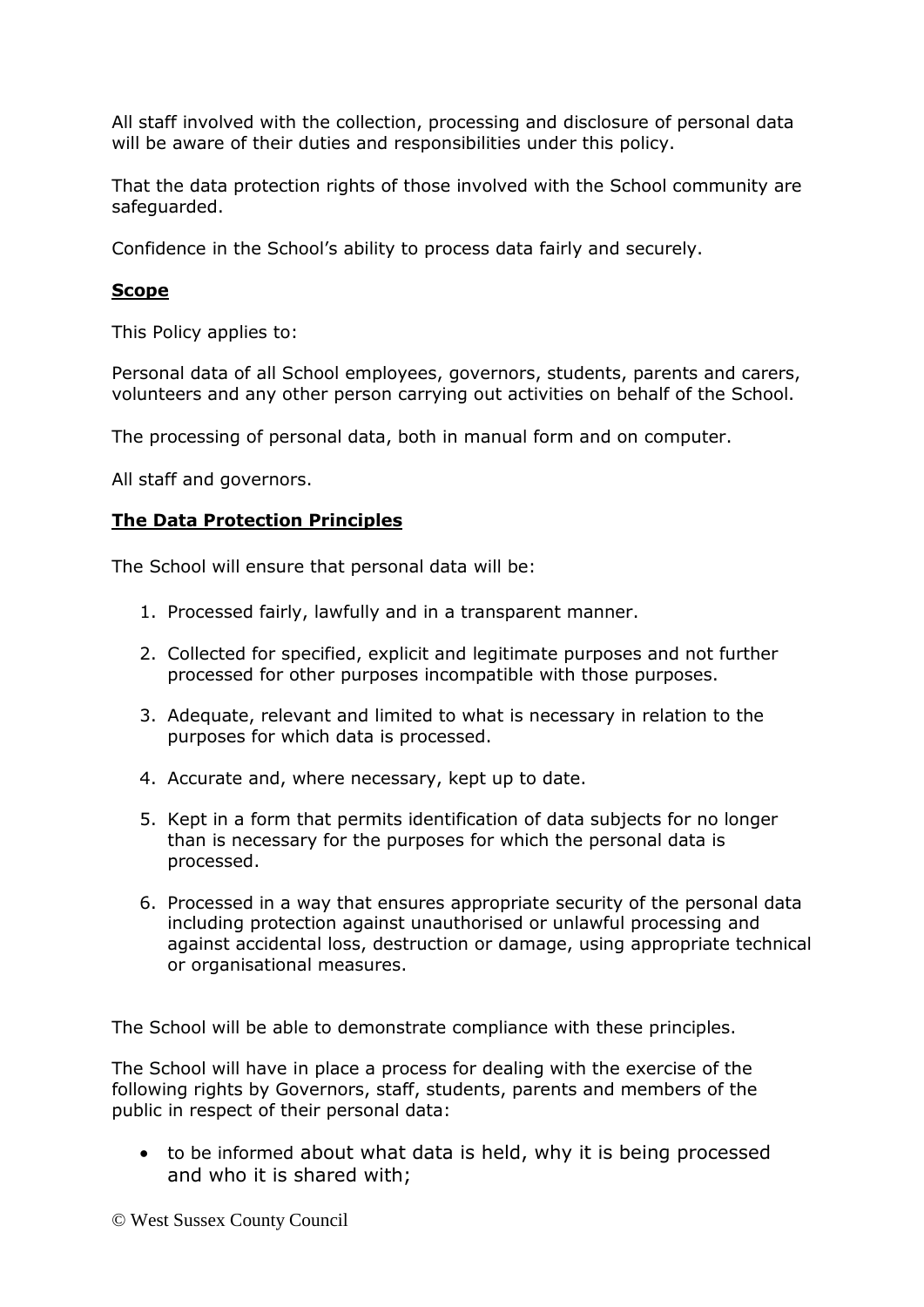- to access their data;
- to rectification of the record;
- to erasure:
- to restrict processing;
- to data portability;
- to object to processing;
- not to be subject to automated decision-making including
- $\bullet$  profiling.

#### **Roles and Responsibilities**

The Governing Body of the School and the Head Teacher are responsible for implementing good data protection practices and procedures within the School and for compliance with the Data Protection Principles.

It is the responsibility of all staff to ensure that their working practices comply with the Data Protection Principles. Disciplinary action may be taken against any employee who breaches any of the instructions or procedures forming part of this policy

A designated member of staff, the Data Protection Officer, will have responsibility for all issues relating to the processing of personal data and will report directly to the Head Teacher.

The Data Protection Officer will comply with responsibilities under the GDPR and will deal with subject access requests, requests for rectification and erasure, data security breaches. Complaints about data processing will be dealt with in accordance with the Schools Complaints Policy.

#### **Data Security and Data Security Breach Management**

All staff are responsible for ensuring that personal data which they process is kept securely and is not disclosed to any unauthorised third parties.

Access to personal data should only be given to those who need access for the purpose of their duties.

All staff will comply with the Schools Acceptable IT use Policy.

Staff who work from home must have particular regard to the need to ensure compliance with this Policy and the Acceptable IT use Policy.

Data will be destroyed securely in accordance with the 'Information and Records Management Society Retention Guidelines for Schools'.

New types of processing personal data including surveillance technology which are likely to result in a high risk to the rights and freedoms of the individual will not be implemented until a Privacy Impact Risk Assessment has been carried out.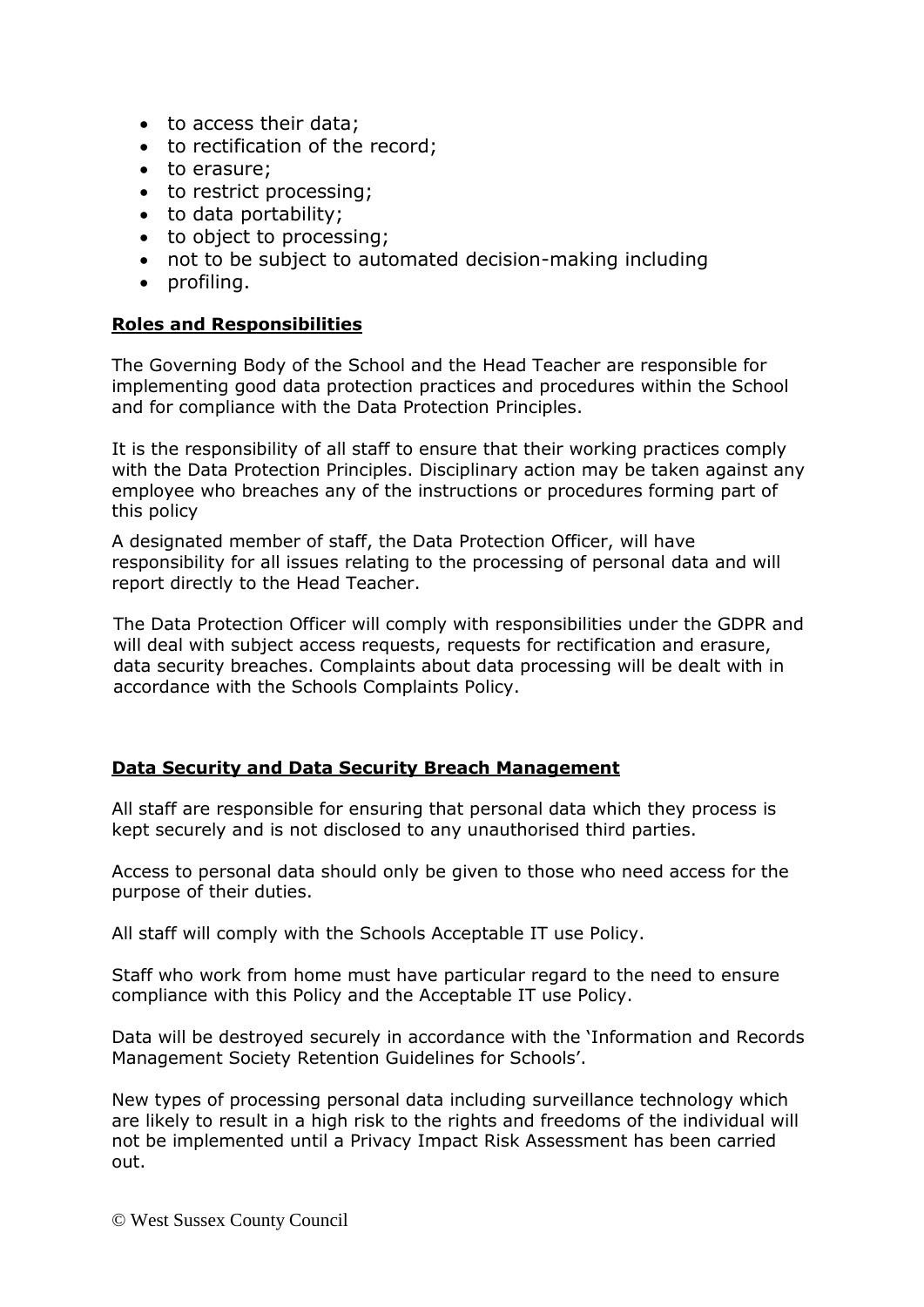The School will have in place a data breach security management process and serious breaches where there is a high risk to the rights of the individual will be reported to the Information Commissioner's Office (ICO) in compliance with the GDPR.

All staff will be aware of and follow the data breach security management process.

All staff will be aware of and comply with the list of Do's and Don'ts in relation to data security in Appendix A

#### **Subject Access Requests**

Requests for access to personal data (Subject Access Requests)(SARs) will be processed by the Data Protection Officer. Those making a Subject Access Request will be charged a fee in accordance with Regulations. After the implementation of GDPR on 25<sup>th</sup> May 2018 no fee is applicable. Records of all requests will be maintained.

The School will comply with the statutory time limits for effecting disclosure in response to a Subject Access Request. The statutory time limit of 40 days continues until 25th May 2018 when under the GDPR the statutory time period reduces to one calendar month of receipt of the request.

#### **Sharing data with third parties and data processing undertaken on behalf of the School.**

Personal data will only be shared with appropriate authorities and third parties where it is fair and lawful to do so. Any sharing will be undertaken by trained personnel using secure methods. Where a third party undertakes data processing on behalf of the School e.g. by providing cloud based systems or shredding services, the School will ensure that there is a written agreement requiring the data to be processed in accordance with the Data Protection Principles.

#### **Ensuring compliance**

All new staff will be trained on the data protection requirements as part of their induction.

Training and guidance will be available to all staff.

All staff will read the Acceptable IT use Policy.

The School advises students whose personal data is held, the purposes for which it is processed and who it will be shared with. This is referred to as a "Privacy Notice" and is available on the School website.

The School also provides a Privacy Notice to staff which is available on the School website.

The School will ensure Privacy Notices contains the following information:

© West Sussex County Council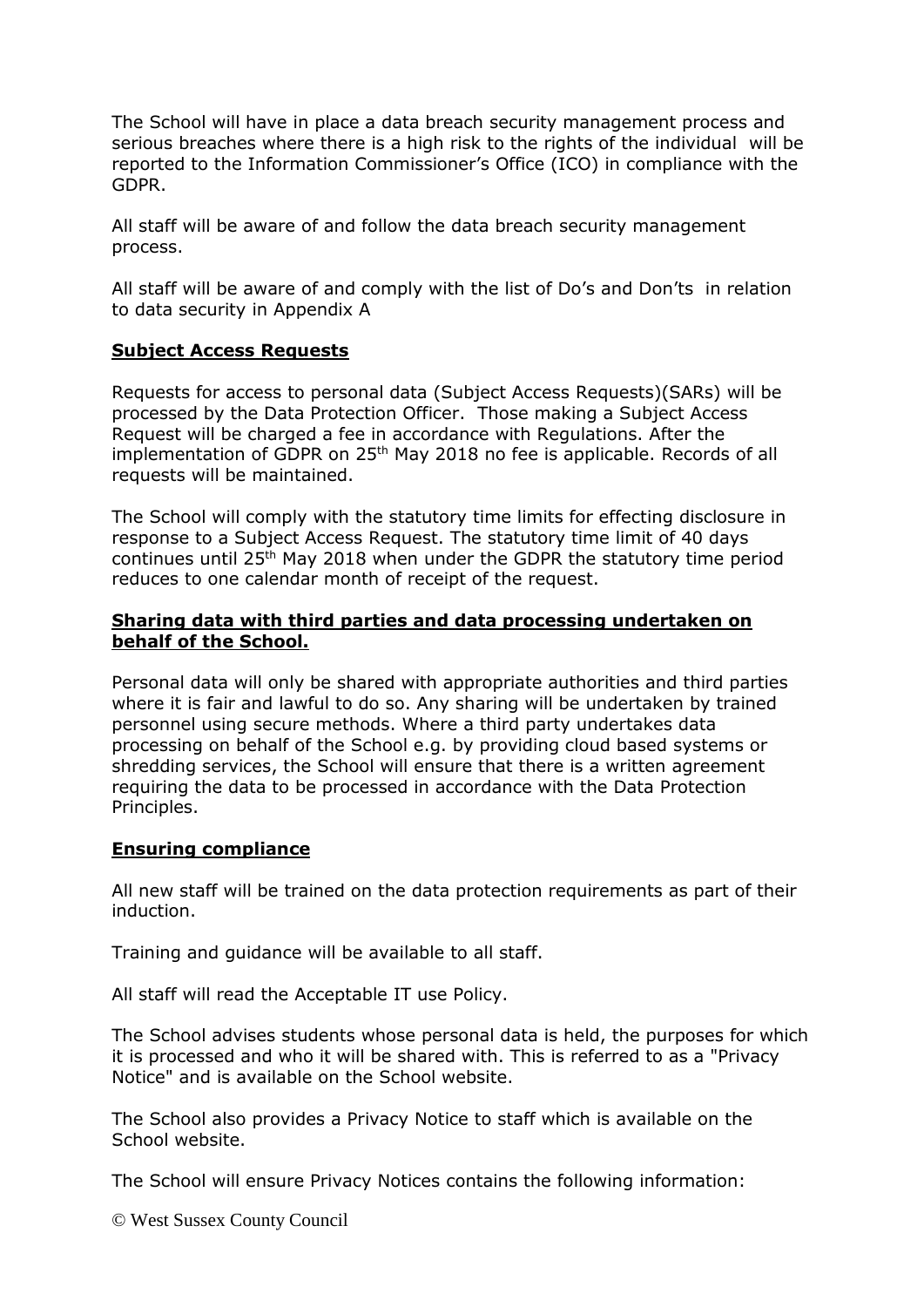- Contact Data Controller and Data Protection Officer
- Purpose of processing and legal basis. Retentions period. Who we share data with.
- Right to request rectification, erasure, to withdraw consent, to complain, or to know about any automated decision making and the right to data portability where applicable.

#### **Photographs, Additional Personal Data and Consents**

Where the School seeks consents for processing person data such as photographs at events it will ensure that appropriate written consents are obtained. Those consent forms will provide details of how the consent can be withdrawn.

Where the personal data involves a child under 16 years written consent will be required from the adult with parental responsibility.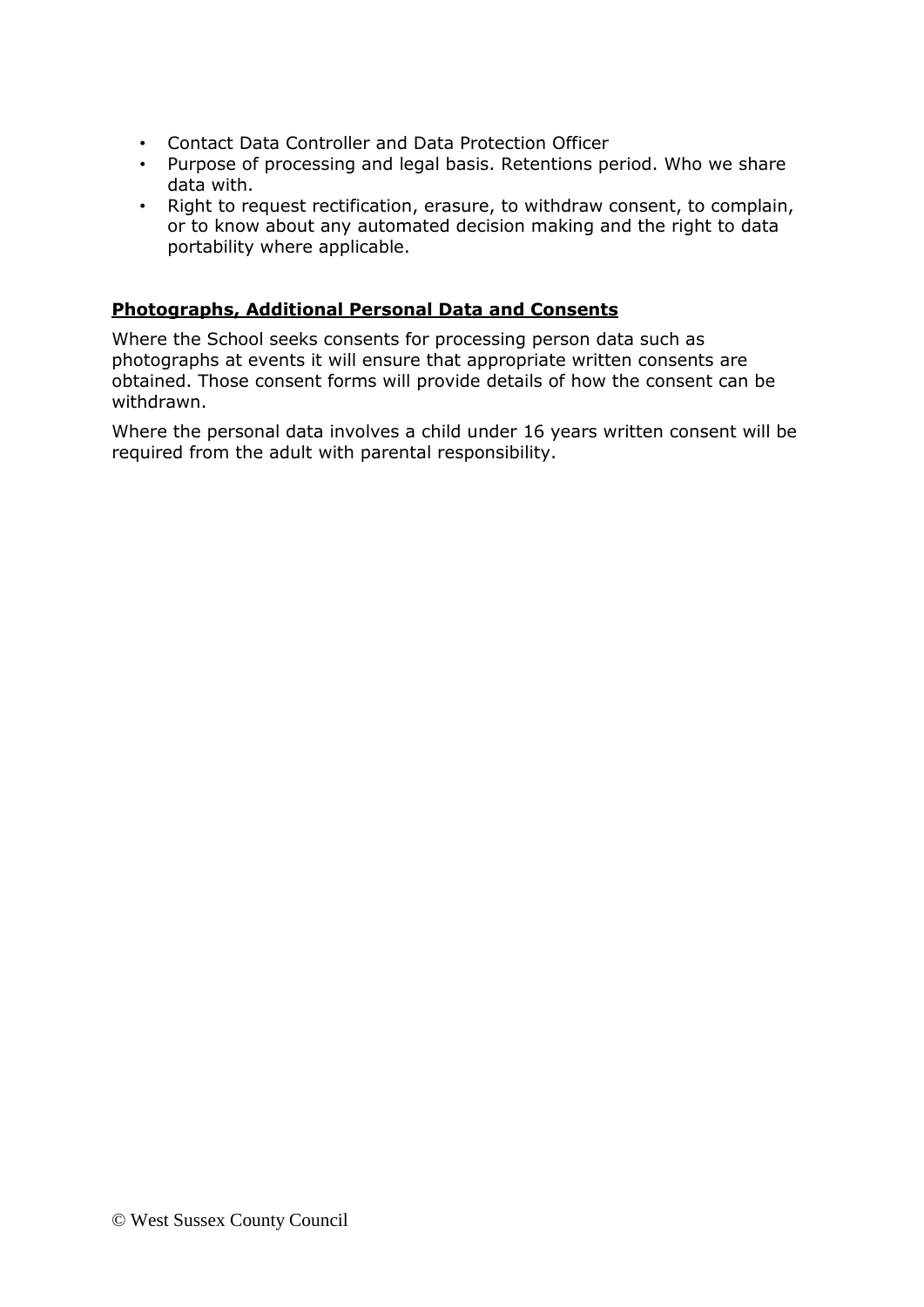## **Appendix A**

#### **What staff should do:**

**DO** get the permission of your manager to take any confidential information home.

**DO** transport information from school on secure computing devices (i.e. encrypted laptops and encrypted memory sticks). Wherever possible avoid taking paper documents out of the office.

**DO** use secure portable computing devices such as encrypted laptops and encrypted USB memory sticks when working remotely or from home.

**DO** ensure that any information on USB memory sticks is securely deleted off the device, or saved on a School shared drive.

**DO** ensure that all paper based information that is taken of premises is kept confidential and secure, ideally in a sealed envelope which indicates a return address if misplaced.

**DO** ensure that any confidential documents that are taken to your home are stored in a locked drawer.

**DO** ensure that paper based information and laptops are kept safe and close to hand when taken out off premises. Never leave them unattended. Particular care should be taken in public places (e.g. reading of documentation on public transport).

**DO** ensure that when transporting paper documentation in your car that it is placed in the boot (locked) during transit.

**DO** return the paper based information to the School as soon as possible and file or dispose of it securely.

**DO** report any loss of paper based information or portable computer devices to your line manager immediately.

**DO** ensure that all postal and e-mail addresses are checked to ensure safe dispatch of information. When sending personal information by post the envelope should clearly state 'Private – Contents for Addressee only'.

**DO** ensure that when posting/emailing information that only the specific content required by the recipient is sent.

**DO** use pseudonyms and anonymise personal data where possible.

**DO** ensure that access to SIMS (or equivalent) is restricted to appropriate staff only, that leavers are removed in a timely manner and that generic user names such as 'Sysman' are disabled.

#### **What staff must not do:**

**DO NOT** take confidential information to an entertainment or public place such as a pub or cinema, whether held on paper or an electronic device. Any information must be taken to the destination directly and never left unattended during the journey.

**DO NOT** unnecessarily copy other parties into e-mail correspondence.

**DO NOT** e-mail documents to your own personal computer.

**DO NOT** store work related documents on your home computer.